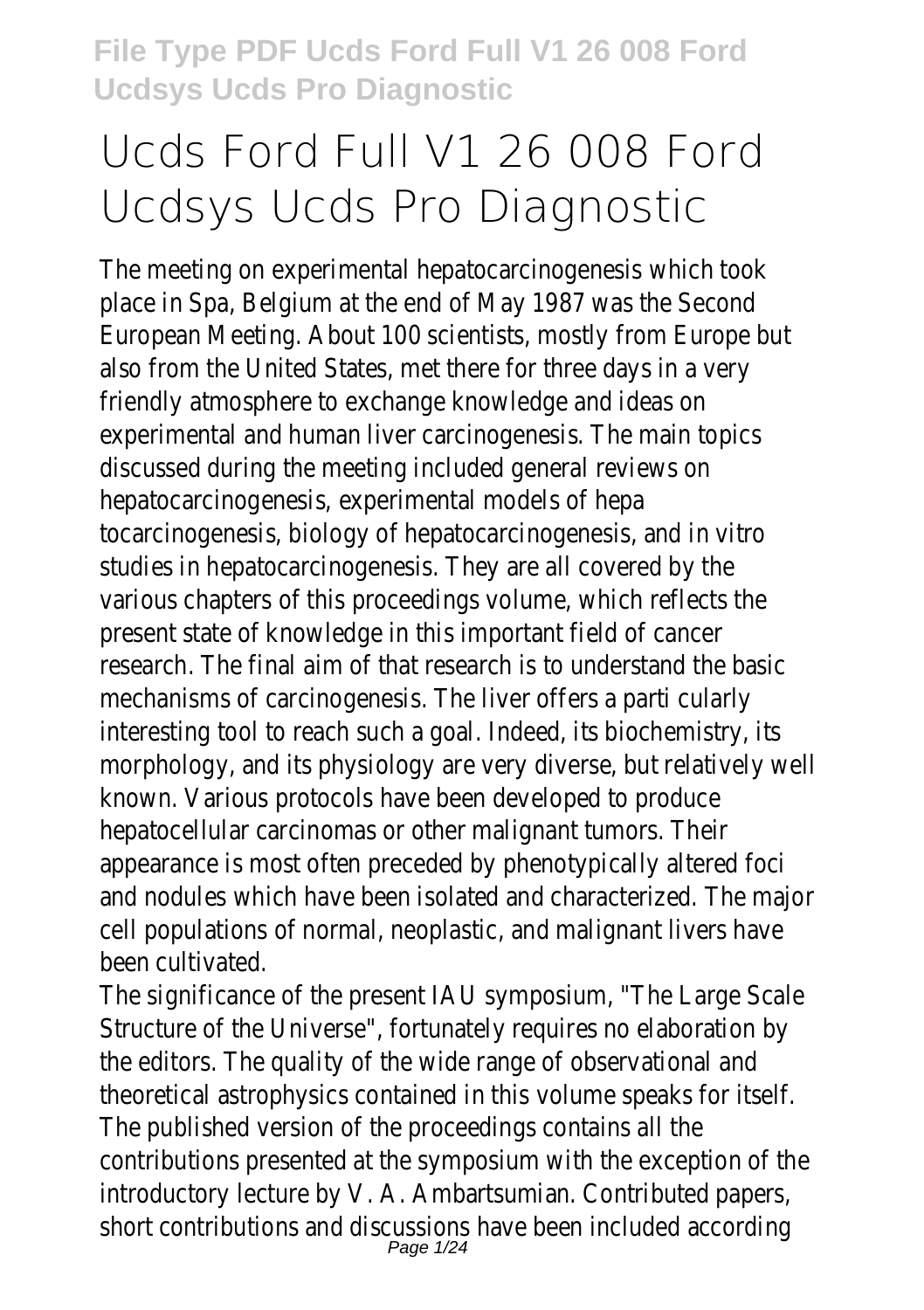to the recommendations of the IAU. Many people contributed to the success of the symposium. First of all, thanks are due to the USSR Academy of Sciences and to the Estonian Academy of Sciences for sponsoring this symposium in Tallinn. The efforts of Academician K. Rebane, President of the Estonian Academy of Sciences, are particularly appreciated. The astronomical hosts of the symposium were the members of the W. Struve Astrophysical Observatory of Tartu who made outstanding efforts to lavish participants with Estonian hospitality which was greatly appreciated and enjoyed by them and their guests. The members of the Scientific and Local Organising Committees are listed below and we thank all of them for their contributions which were central to the success of the symposium. In addition are listed members of the Technical Organising Committee who were responsible for all details of the organisation and whose vigilance ensured that all aspects of the symposium ran smoothly and efficiently. Their contributions are all gratefully acknowledged.

Volume 18 continues the Reviews in Modern Astronomy with twelve invited reviews and highlight contributions which were presented during the International Scientific Conference of the Astronomical Society on the topic "From Cosmological Structures to the Milky Way", held in Prague, Czech Republic, September 20 to 25, 2004. The contributions to the meeting published in this volume discuss, among other subjects, X-ray astronomy, cosmology, star formation and the Galactic Centre.

New illustrated atlas on modern galaxy classification for astronomy researchers, students, and amateurs.

Inborn Disorders of Sphingolipid Metabolism

Proceedings of the ESO Workshop Held in Garching, 27-30 August 2002

Globular Cluster Systems

Dwarf Galaxies (IAU S344)

Planets, Stars and Stellar Systems

Markets and Strategies<br><sub>Page 2/24</sub>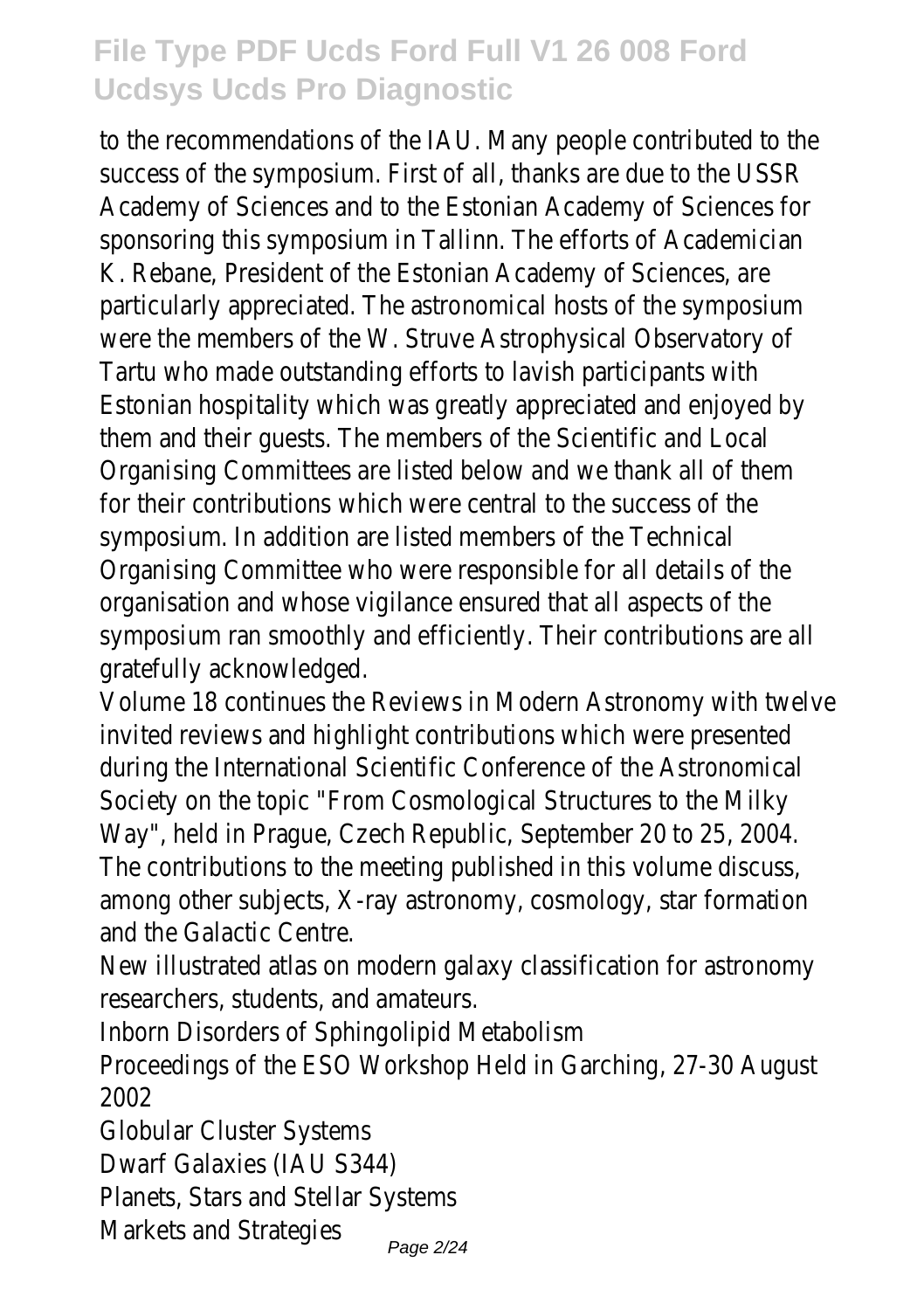*This book presents a collection of focused review papers on the advances in topics in modern astronomy, astrophysics, cosmology and planetary science. The chapters are written by expert members of an EU-funded ERASMUS+ program of strategic partnership between several European institutes. The 13 reviews comprise the topics: Space debris, optical measurements Meteors, light from comets and asteroids Extrasolar enigmas: from disintegrating exoplanets to exoasteroids Physical conditions and chemical abundances in photoionized nebulae from optical spectra Observational Constraints on the Common Envelope Phase A modern guide to quantitative spectroscopy of massive OB stars Explosion mechanisms of corecollapse supernovae and their observational signatures Low-mass and substellar eclipsing binaries in stellar clusters Globular cluster systems and Galaxy Formation Hot atmospheres of galaxies, groups, and clusters of galaxies The establishment of the Standard Cosmological Model through observations Exploiting solar* Page 3/24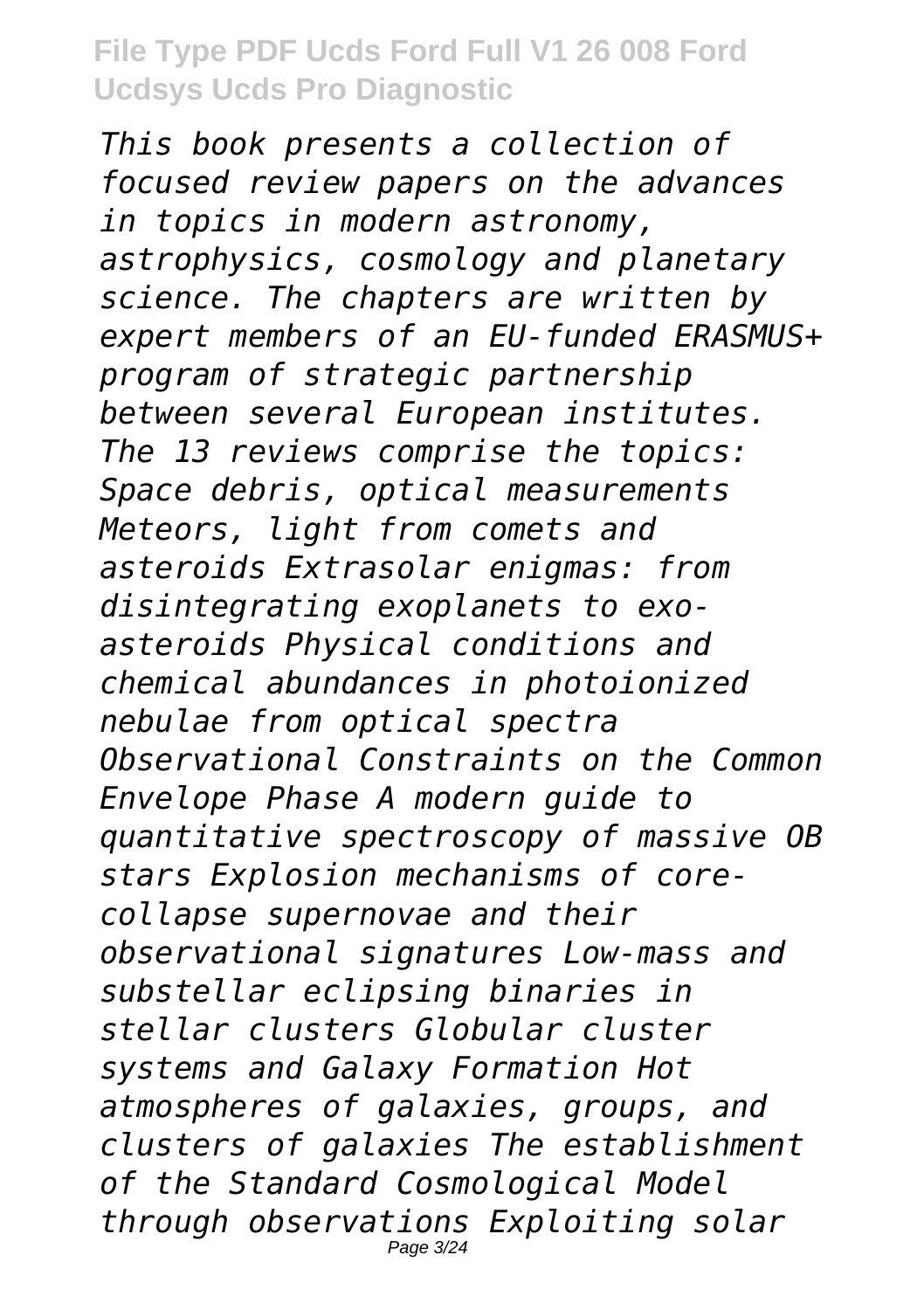*visible-range observations by inversion techniques: from flows in the solar subsurface to a flaring atmosphere Starburst galaxies The book is intended for the general astronomical community as well as for advanced students who could use it as a guideline, inspiration and overview for their future careers in astronomy. Progress towards an understanding of the dynamics and interactions of galaxies has been spurred on more than ever by a wealth of new observations and numerical experiments. The Heidelberg Conference 1989, the papers of which are collected in this volume, was extremely successful in presenting a synoptic view of the field in all its aspects: galaxy interactions in the early universe and in recent times, interactions of our galaxy and its neighbours, dynamical problems of elliptical and disk galaxies, groups and clusters, starburst and nuclear activity triggered by interactions, merger scenarios, and numerical experiments. Researchers and graduate students, specialists or not, will find here a complete overview of a rapidly* Page 4/24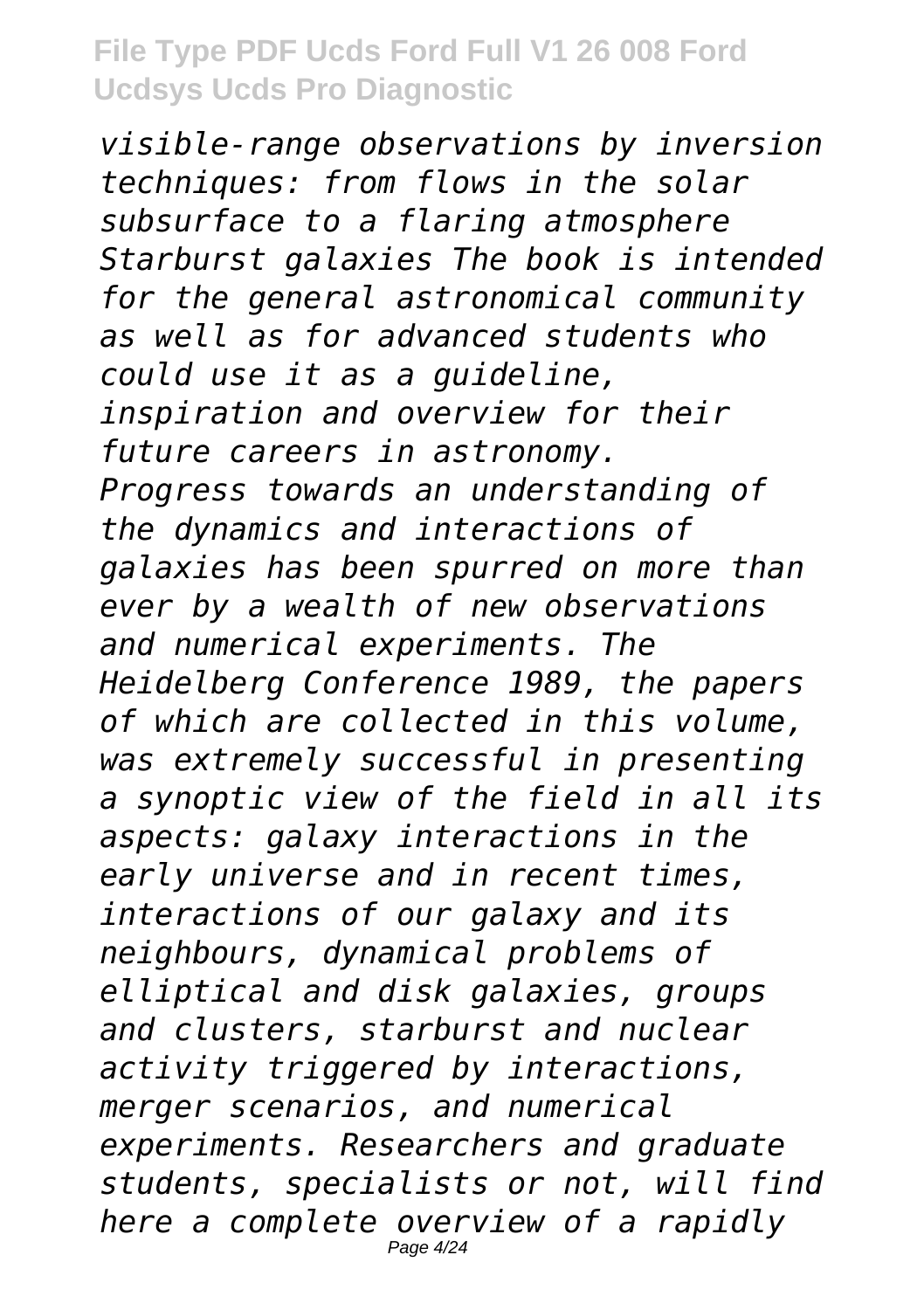*growing field of astronomy. The Local Group is a small cluster of galaxies that includes the Milky Way. At least half of all galaxies in the Universe are thought to belong to similar groups. This authoritative volume provides a comprehensive synthesis of what is known about the Local Group. It begins with a summary of each member galaxy, as well as those galaxies previously regarded as possible members. The book examines the mass, stability and evolution of the Local Group as a whole and includes many important previously unpublished results and conclusions. With clarity, Professor van den Bergh provides a masterful summary of all that is known about the galaxies of the Local Group and their evolution, and expertly places this knowledge in the wider context of on-going studies of galaxy formation and evolution, the cosmic distance scale, and the conditions in the early Universe. Perhaps the most common question that a*

*child asks when he or she sees the night sky from a dark site for the first time is: 'How many stars are* Page 5/24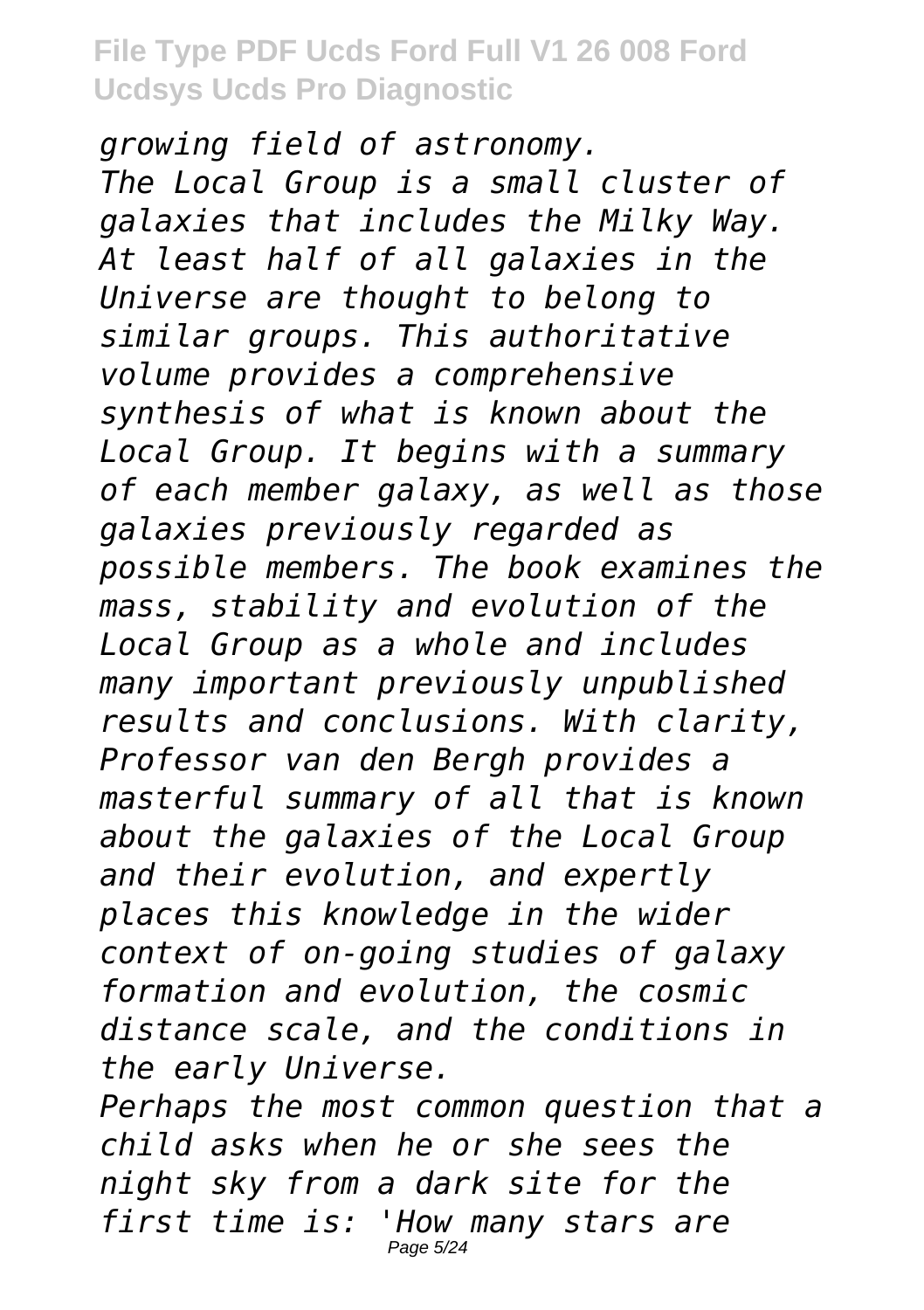*there?' This happens to be a question which has exercised the intellectual skills of many astronomers over the course of most of the last century, including, for the last two decades, one of the authors of this text. Until recently, the most accurate answer was 'We are not certain, but there is a good chance that almost all of them are M dwarfs. ' Within the last three years, results from new sky-surveys particularly the first deep surveys at near infrared wavelengths - have provided a breakthrough in this subject, solidifying our census of the lowest-mass stars and identifying large numbers of the hitherto almost mythical substellar-mass brown dwarfs. These extremely low-luminosity objects are the central subjects of this book, and the subtitle should be interpreted accordingly. The expression 'low-mass stars' carries a wide range of meanings in the astronomical literature, but is most frequently taken to refer to objects with masses comparable with that of the Sun - F and G dwarfs, and their red giant descendants. While this definition is eminently reasonable for* Page 6/24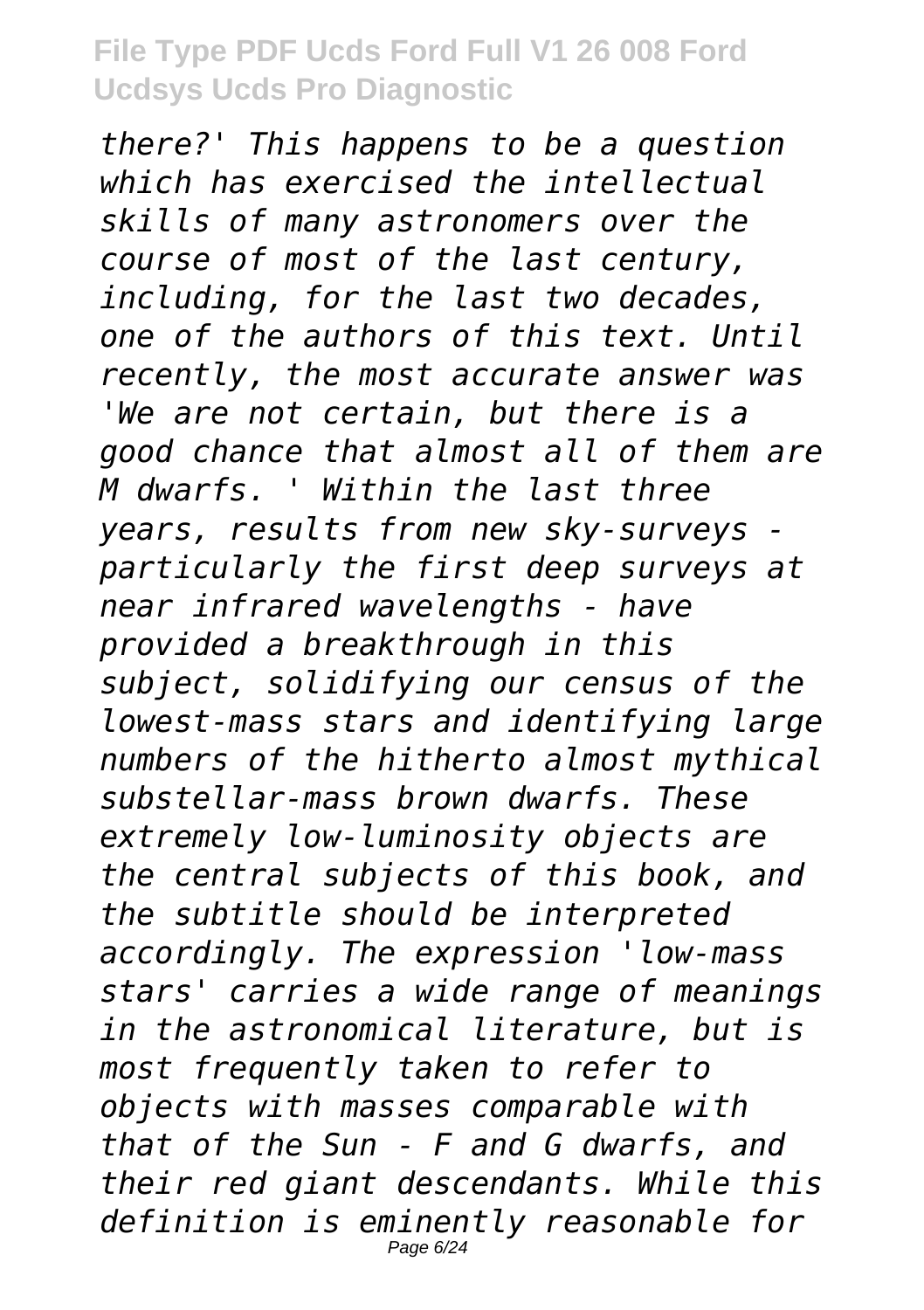*the average extragalactic astronomer, our discussion centres on M dwarfs, with masses of no more than 60% that of the Sun, and extends to 'failed stars' - objects with insufficient mass to ignite central hydrogen fusion. Access XP The Large Scale Structure of the Universe Dynamical Evolution of Globular Clusters Dynamics and Interactions of Galaxies From Space Debris to Cosmology*

*Local Group Cosmology*

*Dramatic progress is a trademark of the recent study of globular cluster systems. Considerations about the formation and evolution compose the first chapter, followed by a chapter on young star clusters. Then come four chapters reviewing the globular cluster system of early-type, late-type and dwarf galaxies, as well as of groups of galaxies. One chapter is dedicated to stellar population models and their applications to the field. Finally a chapter reviews the kinematics of galaxies derived from globular cluster systems and another their role in the context of galaxy formation and evolution studies. As a whole, the book gives an up-to-date view of the field at the beginning of the new decade, which will without doubt again bring significant progress in our understanding of globular cluster systems and galaxy formation and evolution.*

*IAU Symposium 262 presents reviews on the current understanding of the theories of stellar evolution, galaxy formation and galaxy evolution. It emphasises what we have*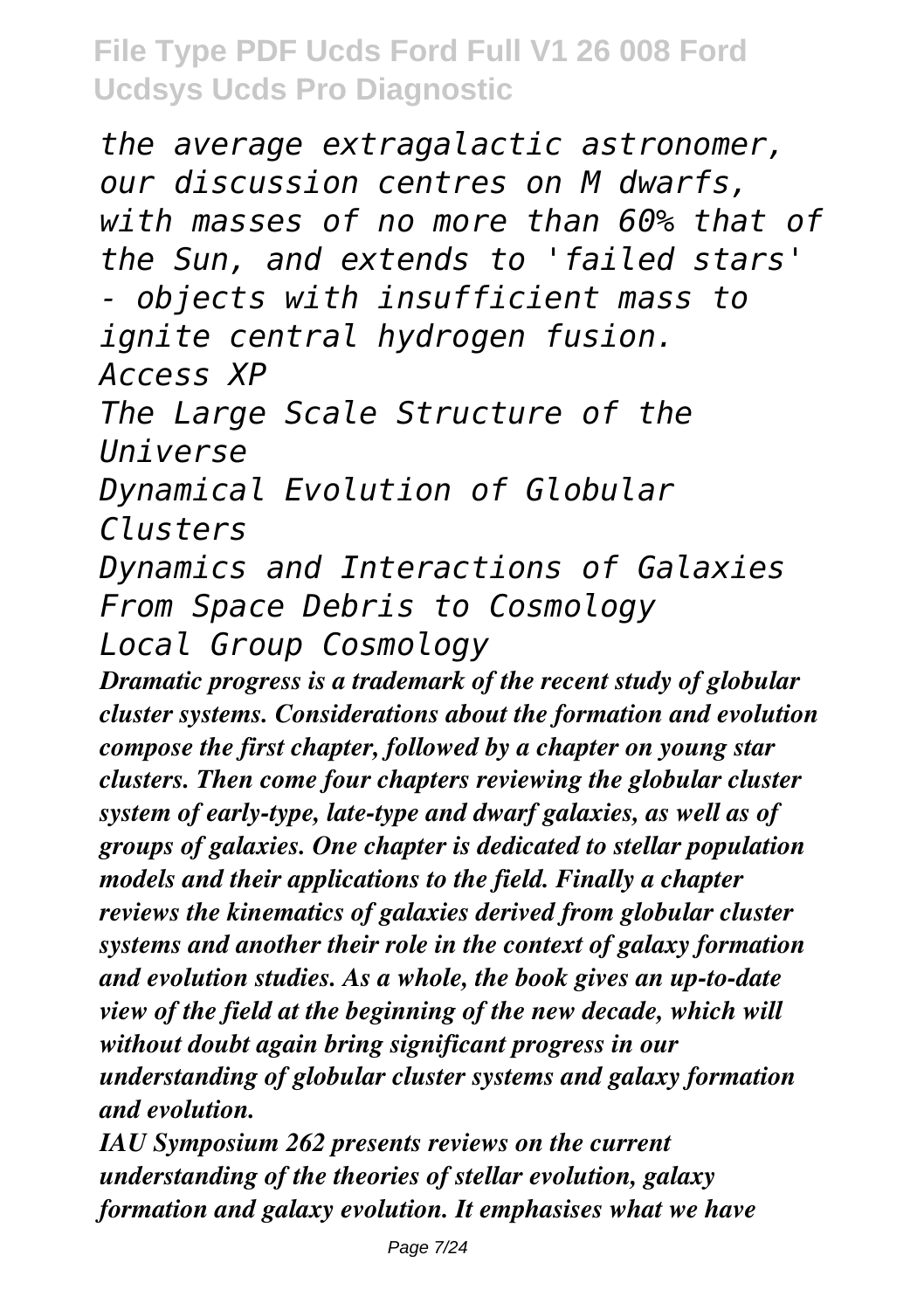*learned in the past few years from massive surveys covering large portions of the sky (e.g. SDSS, HDF, UDF, GOODS, COSMOS). Several critical aspects of research on stellar populations deserve further effort in order to be brought in tune with other areas of astrophysical research. The next ten years will see the opening of major observatories that will increase the quality and quantity of astronomical data by orders of magnitude. The expected benefits from these instruments for the study of stellar populations are explored. This critical review of state of the art observational and theoretical work will appeal to all those working on stellar populations, from distant galaxies to local resolved galaxies and galactic star clusters.*

*Inborn Disorders of Sphingolipid Metabolism is a collection of papers presented at the Third International Symposium on the Cerebral Sphingolipidoses and Allied Diseases, held at the Isaac Albert Research Institute of the Jewish Chronic Disease Hospital and at the State University of New York, Downstate Medical Center, on October 25 and 26, 1965. This book is organized into three parts encompassing 35 chapters. Part I deals first with electron microscopic, histochemical, and morphological investigations of certain sphingolipid metabolism disorders. This part also examines several case reports on the features and symptoms of spongy degeneration of the central nervous system, familial leukodystrophy, adrenal insufficiency, and cutaneous melanosis. Part II surveys the metabolism, biosynthesis, and structure of gangliosides and sialic acids. This part also considers the nature of the lipophilic portions of the brain gangliosides. This part particularly looks into the features and clinical manifestation of Tay-Sachs disease. The third part covers the genetic and clinical aspects of the Tay-Sachs disease. This part also evaluates the genetics of the Hurler-Hunter syndrome, Batten-Spielmeyer-Vogt disease, and lipogranulomatosis syndrome. This book is of value to biochemists, histochemists, geneticists, and researchers in the allied fields of lipidosis.* Page 8/24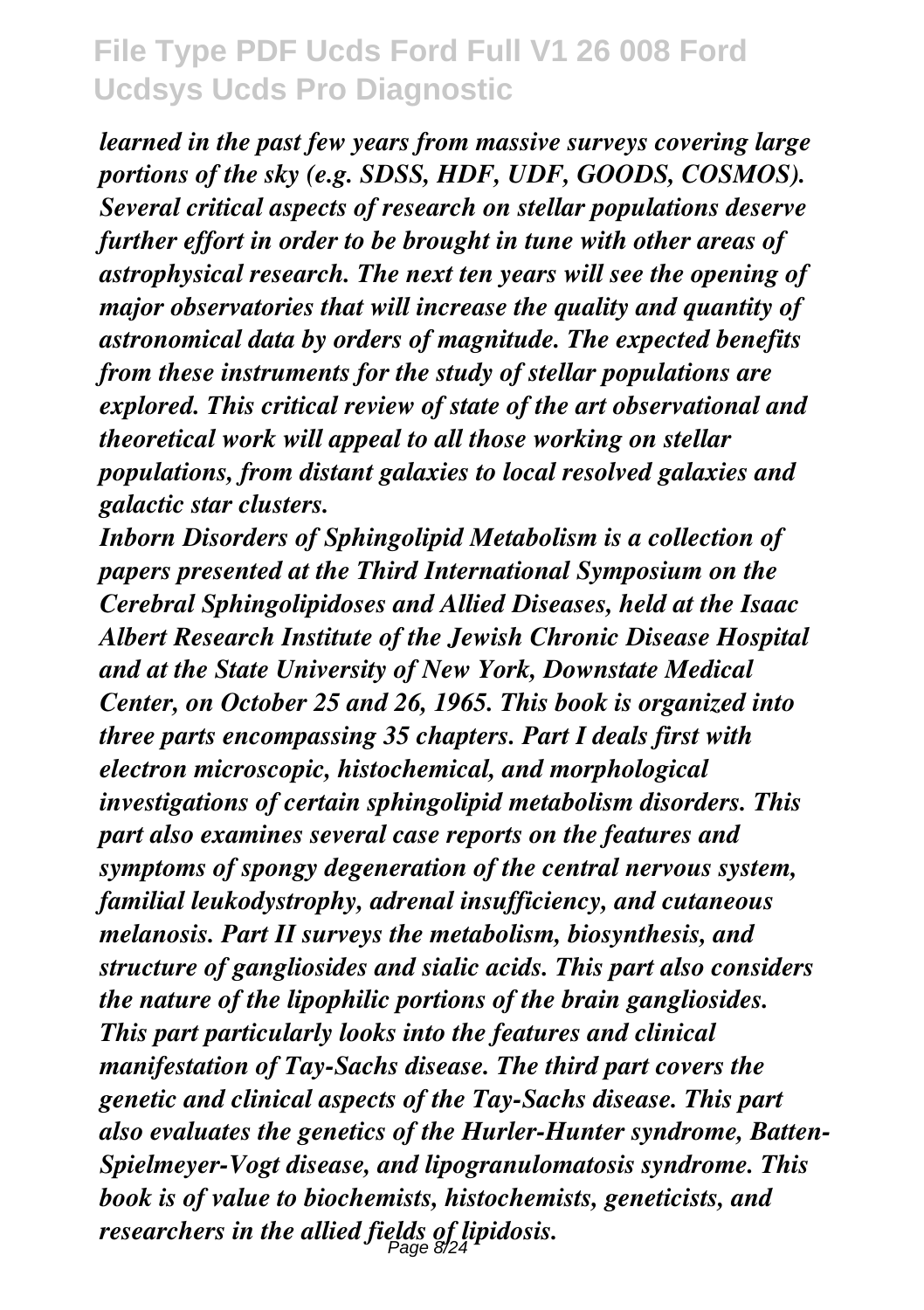*This 6-page laminated guides describes database creation and the creation and use of tables and queries. Many new features are covered as well as a complete overview of this popular software application. This guide comes laminated to ensure continuous use.*

*Implications for Habitability Computational Methods for Inviscid and Viscous Flows From Cosmological Structures to the Milky Way Reviews in Frontiers of Modern Astrophysics Extragalactic Globular Cluster Systems Proceedings of the International Conference, Heidelberg, 29 May – 2 June 1989*

This 21st volume in the series contains 15 invited reviews and highlight contributions presented during the 2008 International Scientific Conference of the German Astronomical Society on the topic of "New Challenges to European Astronomy", held in Vienna, Austria. The papers discuss a wide range of hot topics, including cosmology, high-energy astrophysics, astroparticle physics gravitational waves, extragalactic and stellar astronomy -- together representing the roadmap for modern astrophysical research.

No modern astronomer made a more profound contribution to our understanding of the cosmos than did Edwin Hubble, who first conclusively demonstrated that the universe is expanding. Basing his theory on the observation of the change in distanct galaxies, called red shift, Hubble showed that this is a Doppler effect, or alteration in the wavelength of light, resulting from the rapid motion of celestial objects away from Earth. In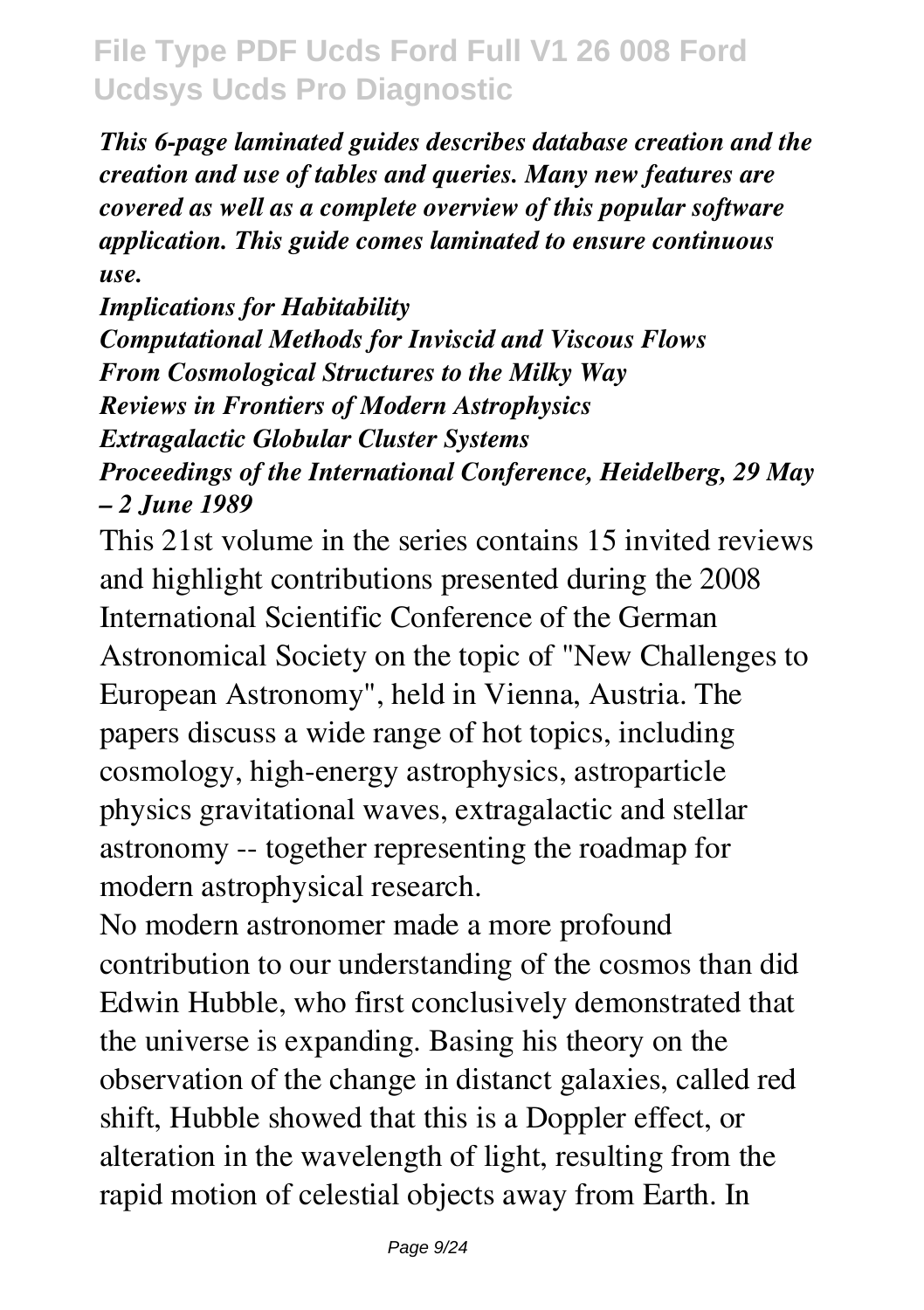1935, Hubble described his principal observations and conclusions in the Silliman lectures at Yale University. These lectures were published the following year as "The Realm of the Nebulae," which quickly became a classic work.

Numerical Computation of Internal and External Flows Volume 2: Computational Methods for Inviscid and Viscous Flows C. Hirsch, Vrije Universiteit Brussel, Brussels, Belgium This second volume deals with the applications of computational methods to the problems of fluid dynamics. It complements the first volume to provide an excellent reference source in this vital and fast growing area. The author includes material on the numerical computation of potential flows and on the most up-to-date methods for Euler and Navier-Stokes equations. The coverage is comprehensive and includes detailed discussion of numerical techniques and algorithms, including implementation topics such as boundary conditions. Problems are given at the end of each chapter and there are comprehensive reference lists. Of increasing interest, the subject has powerful implications in such crucial fields as aeronautics and industrial fluid dynamics. Striking a balance between theory and application, the combined volumes will be useful for an increasing number of courses, as well as to practitioners and researchers in computational fluid dynamics. Contents Preface Nomenclature Part V: The Numerical Computation of Potential Flows Chapter 13 The Mathematical Formulations of the Potential Flow Page 10/24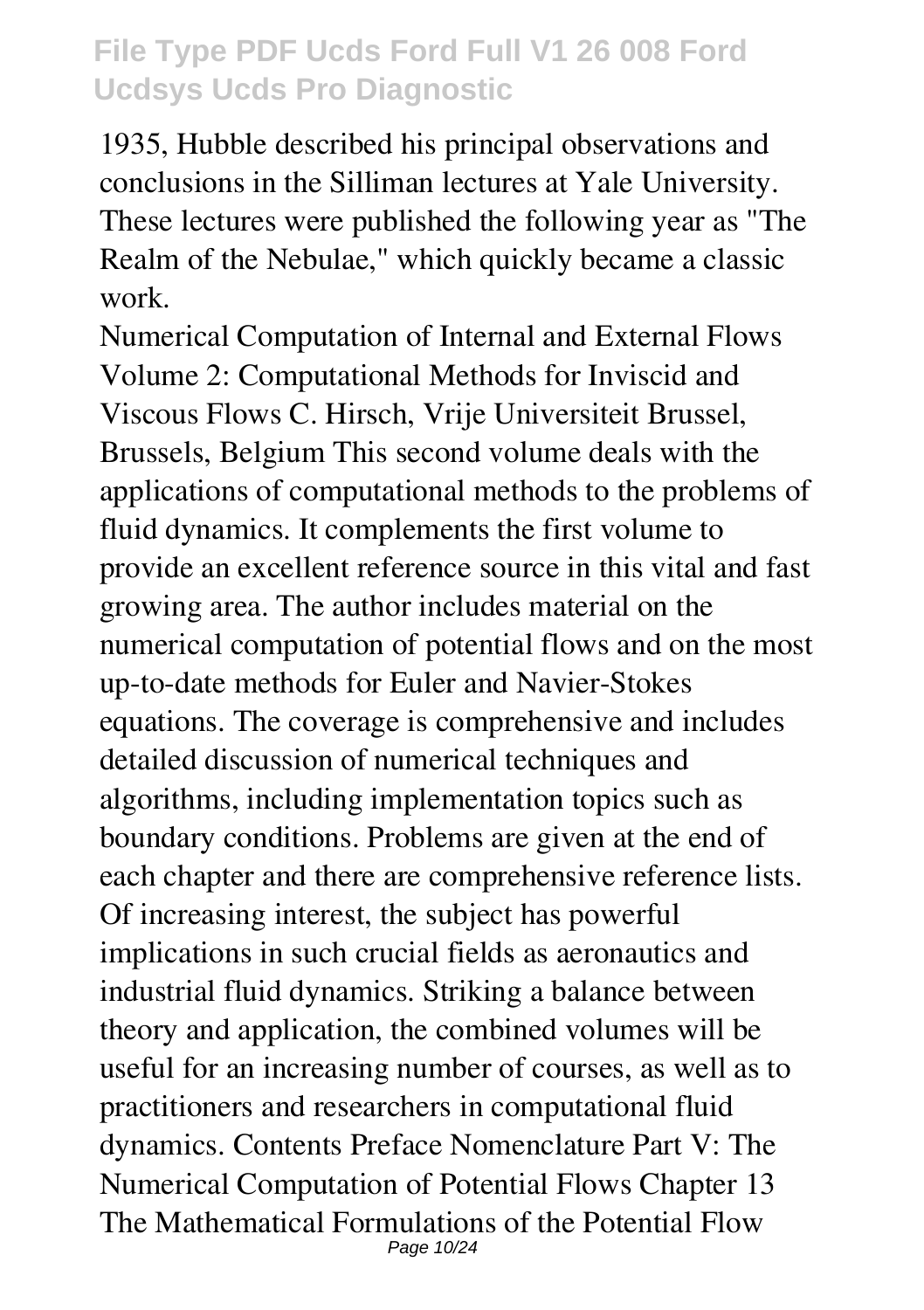Model Chapter 14 The Discretization of the Subsonic Potential Equation Chapter 15 The Computation of Stationary Transonic Potential Flows Part VI: The Numerical Solution of the System of Euler Equations Chapter 16 The Mathematical Formulation of the System of Euler Equations Chapter 17 The Lax - Wendroff Family of Space-centred Schemes Chapter 18 The Central Schemes with Independent Time Integration Chapter 19 The Treatment of Boundary Conditions Chapter 20 Upwind Schemes for the Euler Equations Chapter 21 Second-order Upwind and High-resolution Schemes Part VII: The Numerical Solution of the Navier-Stokes Equations Chapter 22 The Properties of the System of Navier-Stokes Equations Chapter 23 Discretization Methods for the Navier-Stokes Equations Index Star-formation is one of the key processes that shape the current state and evolution of galaxies. This volume provides a comprehensive presentation of the different methods used to measure the intensity of recent or ongoing star-forming activity in galaxies, discussing their advantages and complications in detail. It includes a thorough overview of the theoretical underpinnings of starformation rate indicators, including topics such as stellar evolution and stellar spectra, the stellar initial mass function, and the physical conditions in the interstellar medium. The authors bring together in one place detailed and comparative discussions of traditional and new starformation rate indicators, star-formation rate measurements in different spatial scales, and comparisons Page 11/24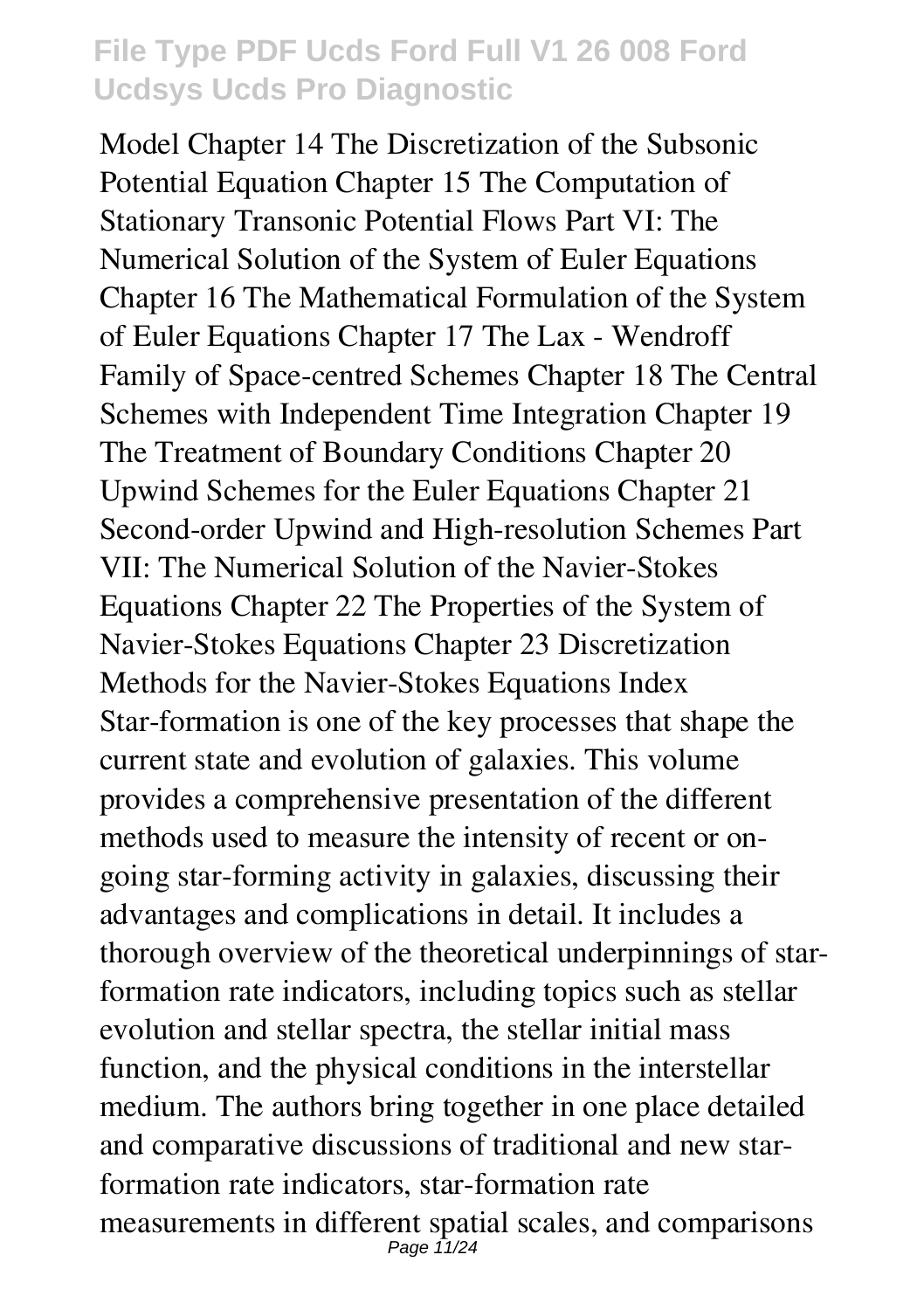of star-formation rate indicators probing different stellar populations, along with the corresponding theoretical background. This is a useful reference for students and researchers working in the field of extragalactic astrophysics and studying star-formation in local and higher-redshift galaxies.

Proceedings of the Third International Symposium on the Cerebral Sphingolipidoses

Red Dwarfs, Low-Mass Stars, Brown Dwarfs

Star-Formation Rates of Galaxies

Indian Forest Insects of Economic Importance

#### From the Deep Universe to the Present

Graduate-level text on galaxy evolution, one of the most popular research topics in astrophysics, with chapters contributed by leading astronomers.

Star-Formation Rates of GalaxiesCambridge University Press

This book serves as a one-semester introductory course in number theory. Throughout the book, Tattersall adopts a historical perspective and gives emphasis to some of the subject's applied aspects, highlighting the field of cryptography. At the heart of the book are the major number theoretic accomplishments of Euclid, Fermat, Gauss, Legendre, and Euler, and to fully illustrate the properties of numbers and concepts developed in the text, a wealth of exercises has been included. The reader should have "pencil in hand" and ready access to a calculator or computer. For students new to number theory, whatever their background, this is a stimulating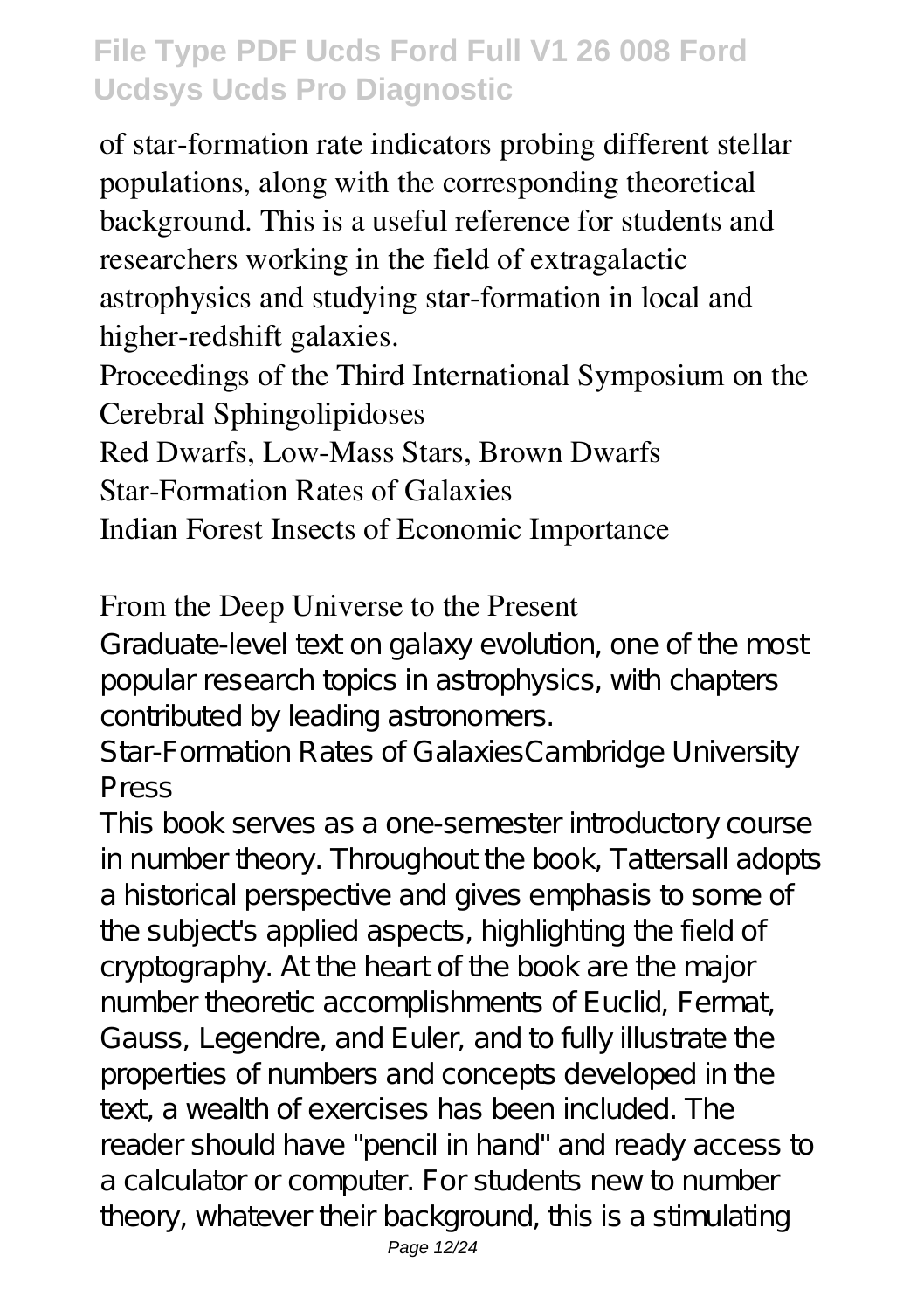and entertaining introduction to the subject. Based on the author's own work and results obtained by international teams he coordinated, this SpringerBrief offers a concise discussion of the origin and early evolution of atmospheres of terrestrial planets during the active phase of their host stars, as well as of the environmental conditions which are necessary in order for planets like the Earth to obtain N 2-rich atmospheres. Possible thermal and non-thermal atmospheric escape processes are discussed in a comparative way between the planets in the Solar System and exoplanets. Lastly, a hypothesis for how to test and study the discussed atmosphere evolution theories using future UV transit observations of terrestrial exoplanets within the orbits of dwarf stars is presented.

Observations and Implications

Planets Beyond the Solar System and the Next

Generation of Space Missions

Galaxies in the Local Volume

Experimental Hepatocarcinogenesis

The Premenstrual Syndromes

The Realm of the Nebulae

This is volume 3 of Planets, Stars and Stellar Systems, a six-volume compendium of modern astronomical research covering subjects of key interest to the main fields of contemporary astronomy. This volume on "Solar and Stellar Planetary Systems" edited by Linda French and Paul Kalas presents accessible review chapters on The Terrestrial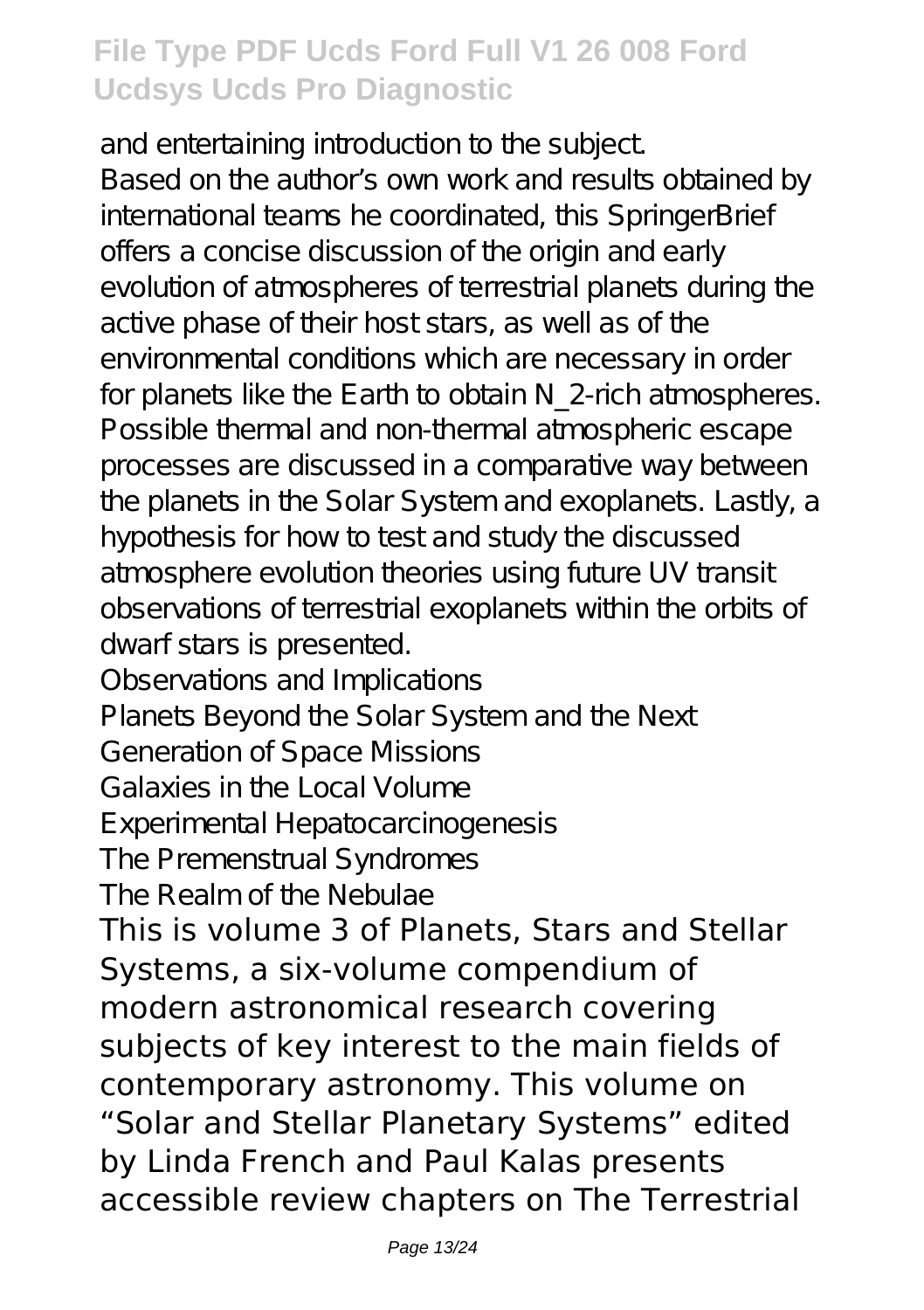Planets, Atmospheres of Jovian Planets, Dynamical Evolution of Planetary Systems, Exoplanet Detection Methods, An Overview of the Asteroids and Meteorites, Planetary Rings, Planetary Magnetospheres, Gas and Ice Giant Interiors, Astronomical Spectrographs, Dusty Planetary Systems, and From Disks to Planets. All chapters of the handbook were written by practicing professionals. They include sufficient background material and references to the current literature to allow readers to learn enough about a specialty within astronomy, astrophysics and cosmology to get started on their own practical research projects. In the spirit of the series Stars and Stellar Systems published by Chicago University Press in the 1960s and 1970s, each chapter of Planets, Stars and Stellar Systems can stand on its own as a fundamental review of its respective sub-discipline, and each volume can be used as a textbook or recommended reference work for advanced undergraduate or postgraduate courses. Advanced students and professional astronomers in their roles as both lecturers and researchers will welcome Planets, Stars and Stellar Systems as a comprehensive and pedagogical reference work on astronomy, astrophysics and cosmology. Page 14/24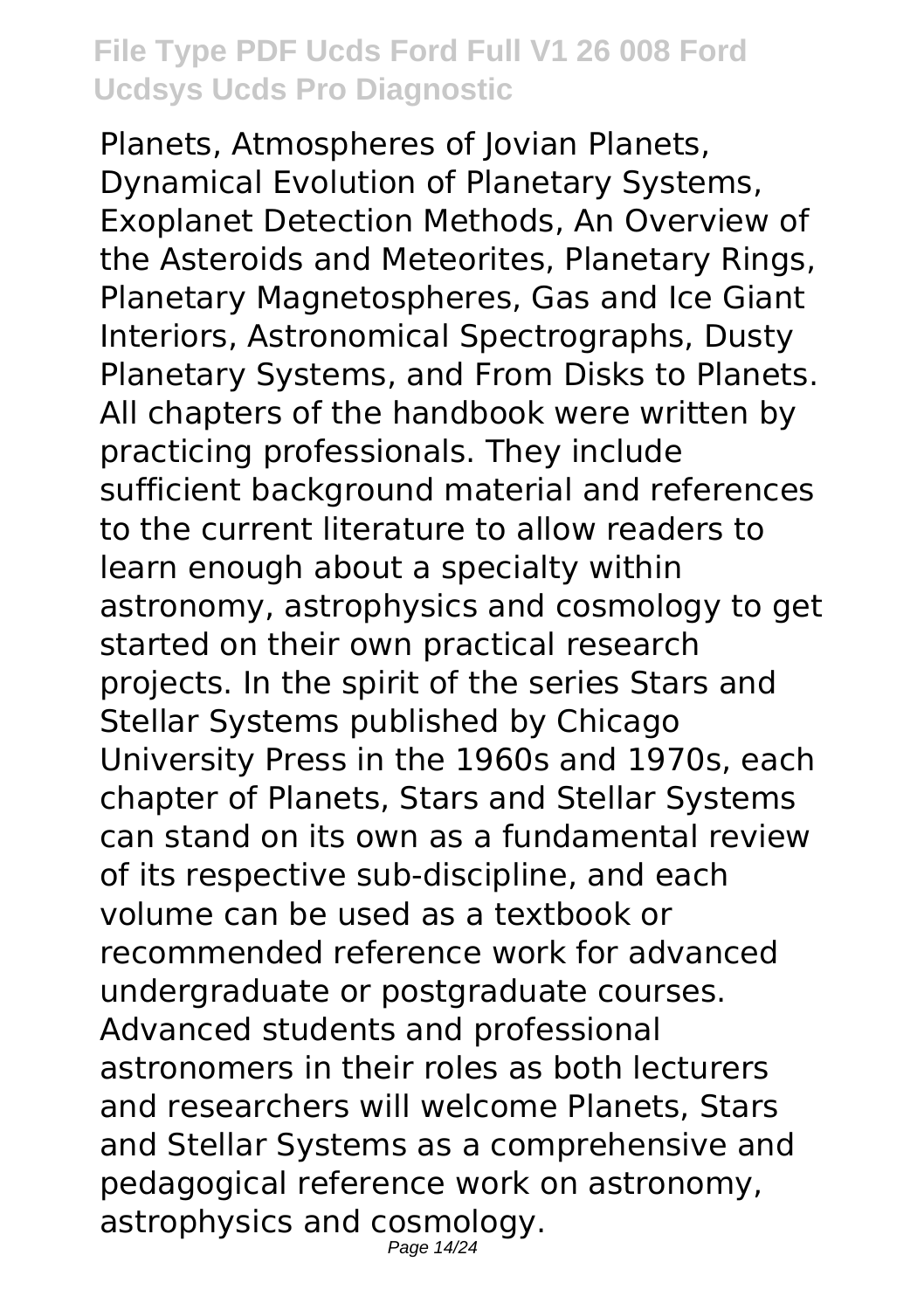Deserts appear very fascinating during our short visits. However, the lives of plants and animals are very dif?cult under the harsh climatic conditions of high tempe- ture and scant water supply in deserts, sometimes associated with high concent- tions of salt. The editor of this book was born and brought up in the Great Indian Desert, and has spent much of his life studying the growth and metabolism of desert plants. It is very charming on a cool summer evening to sit at the top of a sand dune listening only to blowing air and nothing else. It has been my dream to prepare a volume on desert plants encompassing various aspects of desert plant biology. In this book, I have tried to present functional and useful aspects of the vegetation resources of deserts along with scienti?c input aimed at understanding and impr- ing the utility of these plants. The scant vegetation of deserts supports animal life and provides many useful medicines, timber and fuel wood for humans. Therefore, there are chapters devoted to medicinal plants (Chap. 1), halophytes (Chaps. 13, 14), and fruit plants (Chaps. 17, 20). Desert plants have a unique reproductive biology (Chaps. 9–11), well-adapted eco-physiological and anatomical charact- istics (Chap. 7), and Page 15/24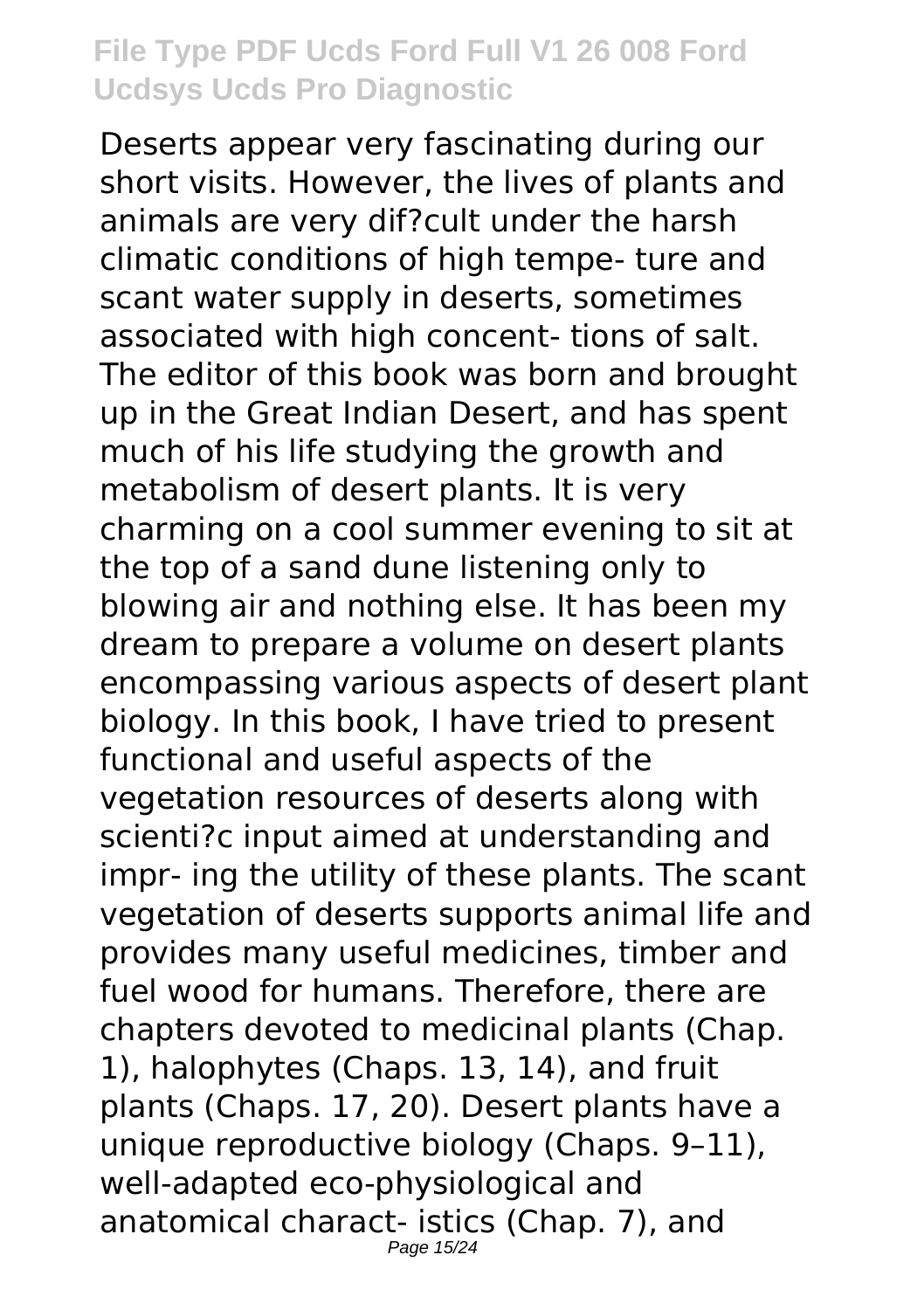specialised metabolism and survival abilities. These plants are dif?cult to propagate and pose many problems to researchers developing biote- nological approaches for their amelioration (Chaps. 18–20). Industrial Organization: Markets and Strategies provides an up-to-date account of modern industrial organization that blends theory with real-world applications. Written in a clear and accessible style, it acquaints the reader with the most important models for understanding strategies chosen by firms with market power and shows how such firms adapt to different market environments. It covers a wide range of topics including recent developments on product bundling, branding strategies, restrictions in vertical supply relationships, intellectual property protection, and two-sided markets, to name just a few. Models are presented in detail and the main results are summarized as lessons. Formal theory is complemented throughout by realworld cases that show students how it applies to actual organizational settings. The book is accompanied by a website containing a number of additional resources for lecturers and students, including exercises, answers to review questions, case material and slides. Globular clusters are roughly spherical, Page 16/24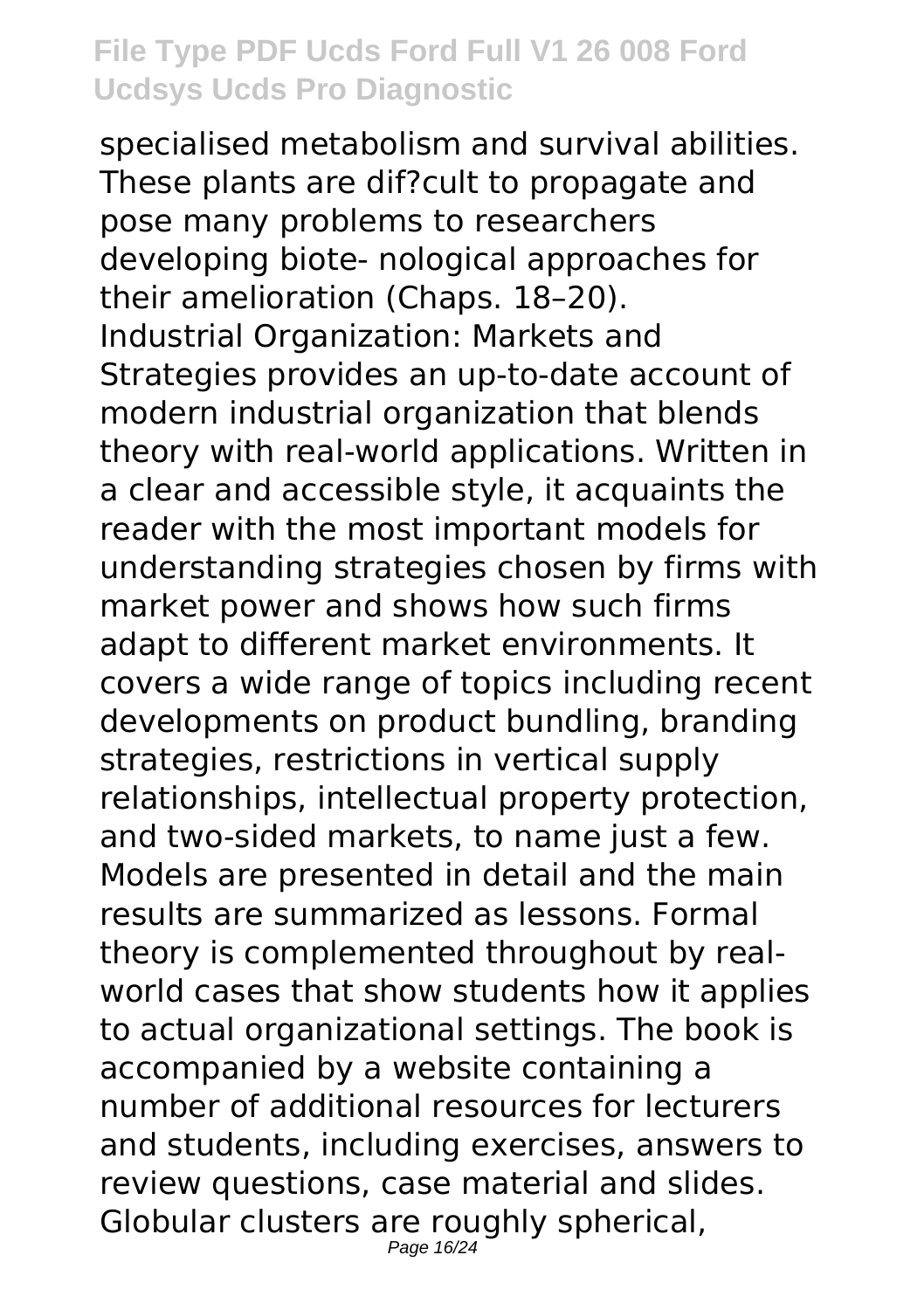densely packed groups of stars found around galaxies. Most globular clusters probably formed at the same time as their host galaxies. Therefore they provide a unique fossil record of the conditions during the formation and early evolution of galaxies. This volume presents a comprehensive review of globular cluster systems. It summarizes their observed properties and shows how these constrain models of the structure of stars, the formation and evolution of galaxies and globular clusters, and the age of the Universe. For graduate students and researchers, this timely volume provides the definitive reference on globular cluster systems. The ASTRONET Infrastructure Roadmap Elementary Number Theory in Nine Chapters New Light on Dark Stars The Handbook of Astronomical Image Processing Volume 3: Solar and Stellar Planetary Systems The Galaxies of the Local Group **A dictionary gives meanings of words - in that respect this is not a dictionary & but much more. The meaning can be found, and is often known, but what often eludes the reader is knowledge of words that can be used instead of a particular word. In the English language there are several words that can, and do, convey the same or similar meaning,**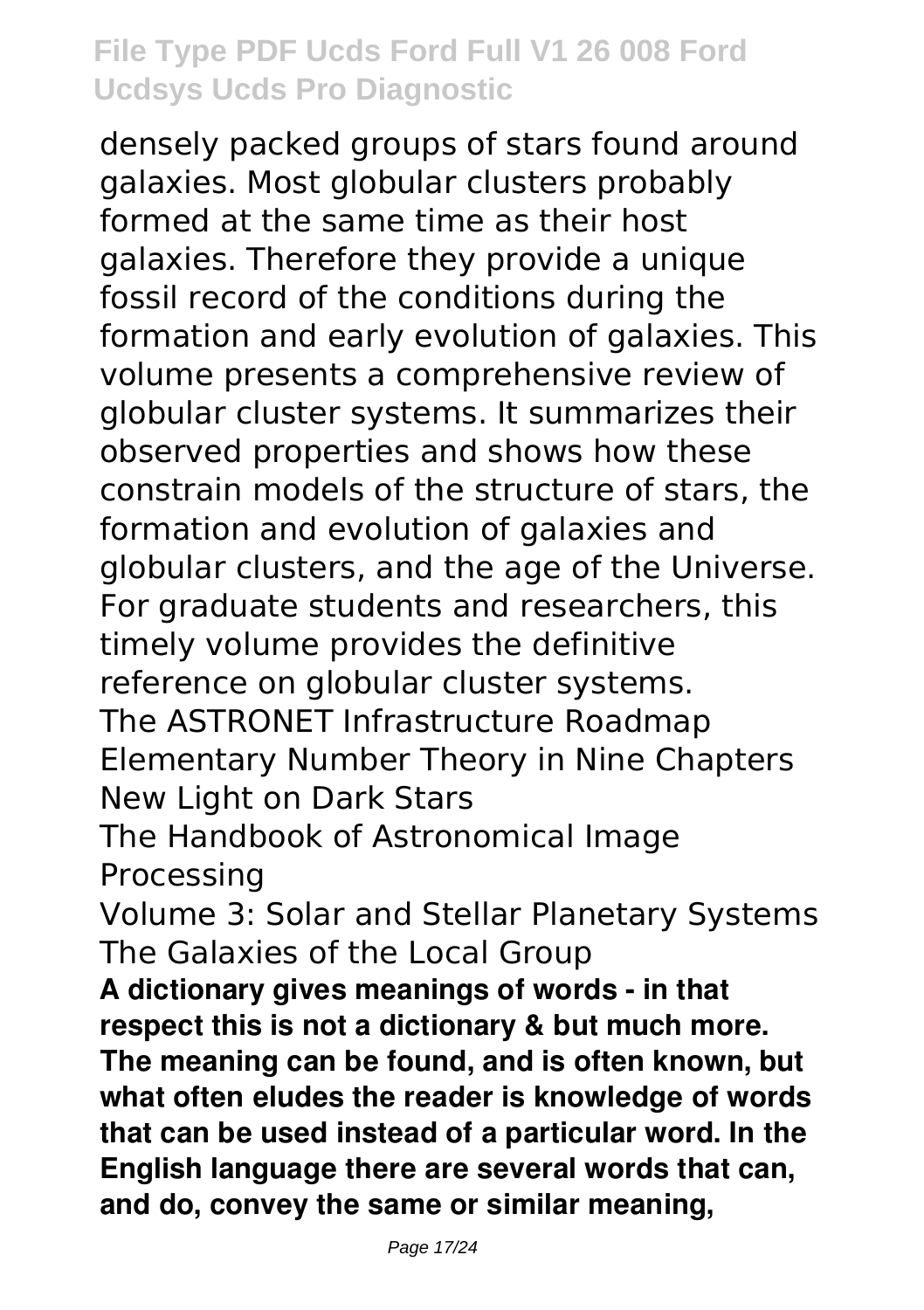**synonyms, as such words are called. The discerning person would like to use the correct word & and this compact and simple dictionary brings to the reader, a vast collection of the most commonly and currently used words. Wherever available, an antonym, i.e. the opposite meaning is also given. Salient Features: " Simpler than a thesaurus " Invaluable to writers and crossword addicts " Readers, students and teachers of the English language will benefit from this book " Improves vocabulary**

**This volume is written by leading scientists in the field, who review the current state of our knowledge of tidal streams in the Milky Way, the Andromeda galaxy, and in other nearby galaxies. The cosmological origins of dwarf galaxies and the physical processes by which they are tidally disrupted into streams and incorporated into galaxy halos are discussed. The techniques that have been used to identify tidal streams are presented and will be useful to researchers who would like to find substructures in the next generation of optical sky surveys, including Pan-STARRS and LSST. The methods that are currently under development to constrain both large scale distribution of dark matter in the Milky Way and the (small scale) lumpiness of the dark matter distribution are also explained. The authors also provide motivation for future spectroscopic surveys of Milky Way halo stars, which will aid both in the identification of tidal streams and the constraint of dark matter**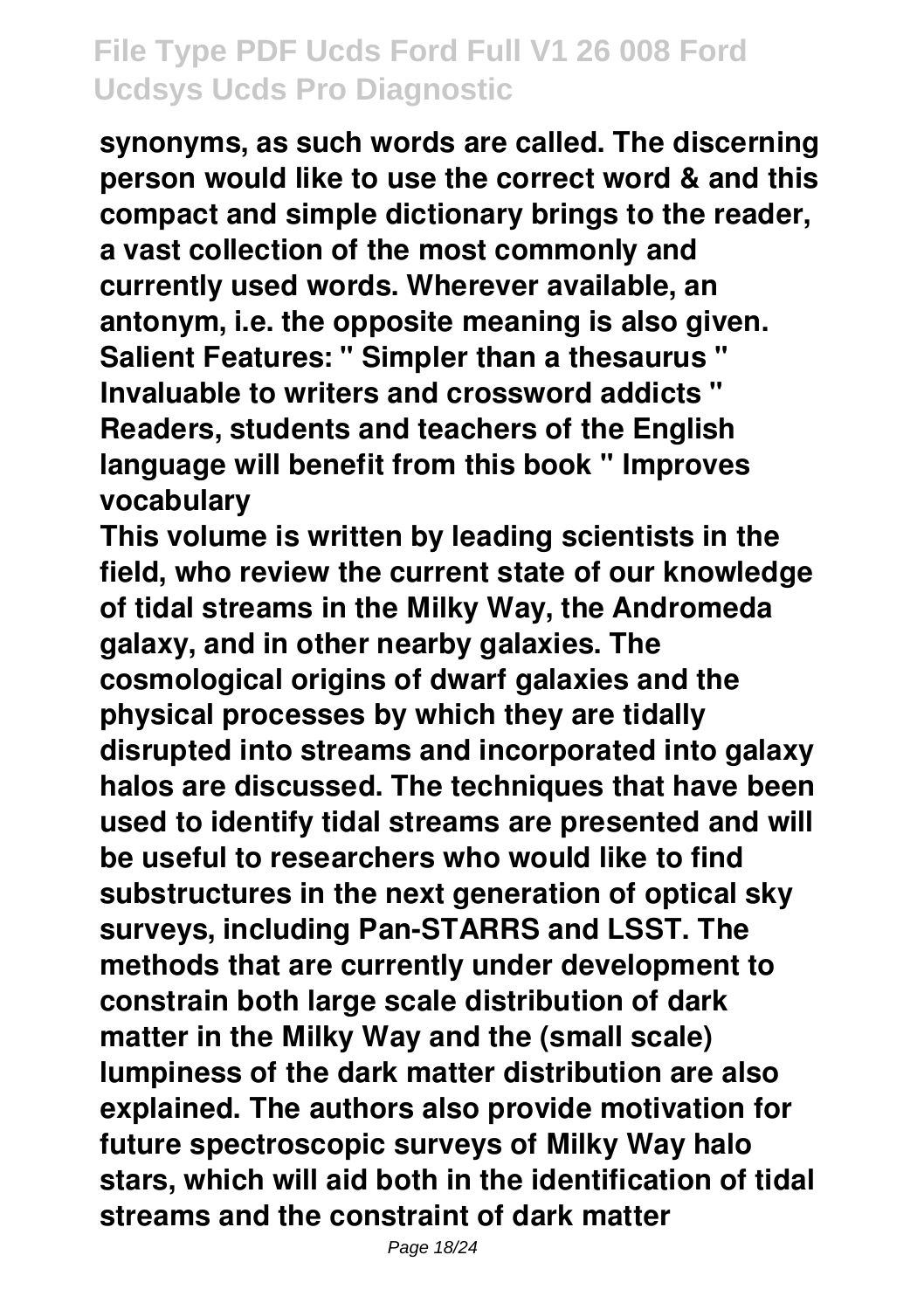**properties. This volume is aimed at graduate students who are beginning this field of research, but is also a resource for researchers who study tidal streams and related fields. In addition to presenting the physical processes by which tidal streams are created, it also reviews the current state of the observations and the progress towards utilizing these observations to constrain the distribution of dark matter in the Milky Way. The book will introduce anyone with a background in astrophysics to the field of tidal streams. "One of the most fascinating unresolved problems of modern astrophysics is how the galaxies we observe today were formed. The Lambda-Cold Dark Matter paradigm predicts that large spiral galaxies such as the Milky Way formed through accretion and tidal disruption of satellite galaxies, a notion previously postulated on empirical grounds from the character of stellar populations found in our Galaxy. The Local Group galaxies are the best laboratory in which to investigate these galaxy formation processes because they can be studied with sufficiently high resolution to exhume fossils of galactic evolution embedded in the spatial distribution, kinematics, and chemical abundances of their oldest stars"--Provided by publisher. JIMD Reports publishes case and short research reports in the area of inherited metabolic disorders. Case reports highlight some unusual or previously unrecorded feature relevant to the disorder, or serve as an important reminder of clinical or biochemical**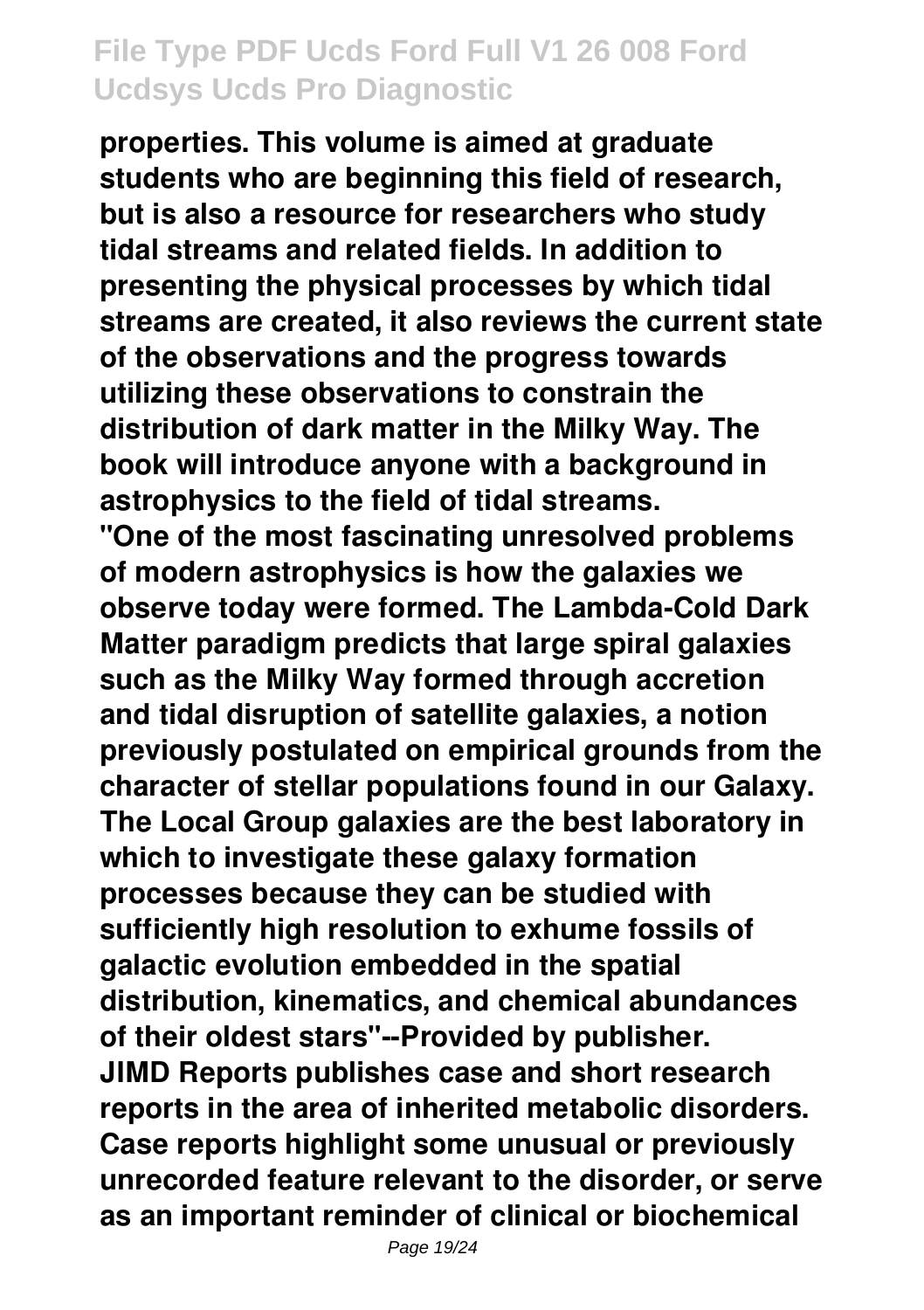**features of a Mendelian disorder. Origin and Evolution of Planetary Atmospheres Proceedings of a Workshop Held at the Space Telescope Science Institute, Baltimore, Maryland, 16-18 October 1996 A Detailed Science Case of the Maunakea Spectroscopic Explorer Desert Plants PMS and PMDD Planning for the Next Decade** *This timely book presents an overview of the galaxies within the Local Volume, including the Local Group and our closest neighbours, the Andromeda Galaxy and the Magellanic Clouds. Presented here are the latest results from radio, infrared and optical surveys as well as detailed multiwavelength studies of individual galaxies. The book aims to provide a vibrant forum for presentations and discussions across a broad range of astrophysical topics. This text is definitive, scientific, readable, and offers a reference and text for specialist gynecologists, psychiatrists, and psychologists working at a high level in their respective professions. It is an academic text of the highest level being authoritative and comprehensive. It has the correct balance between the specialties of psychiatry The ecology of halophytes has a wide scope*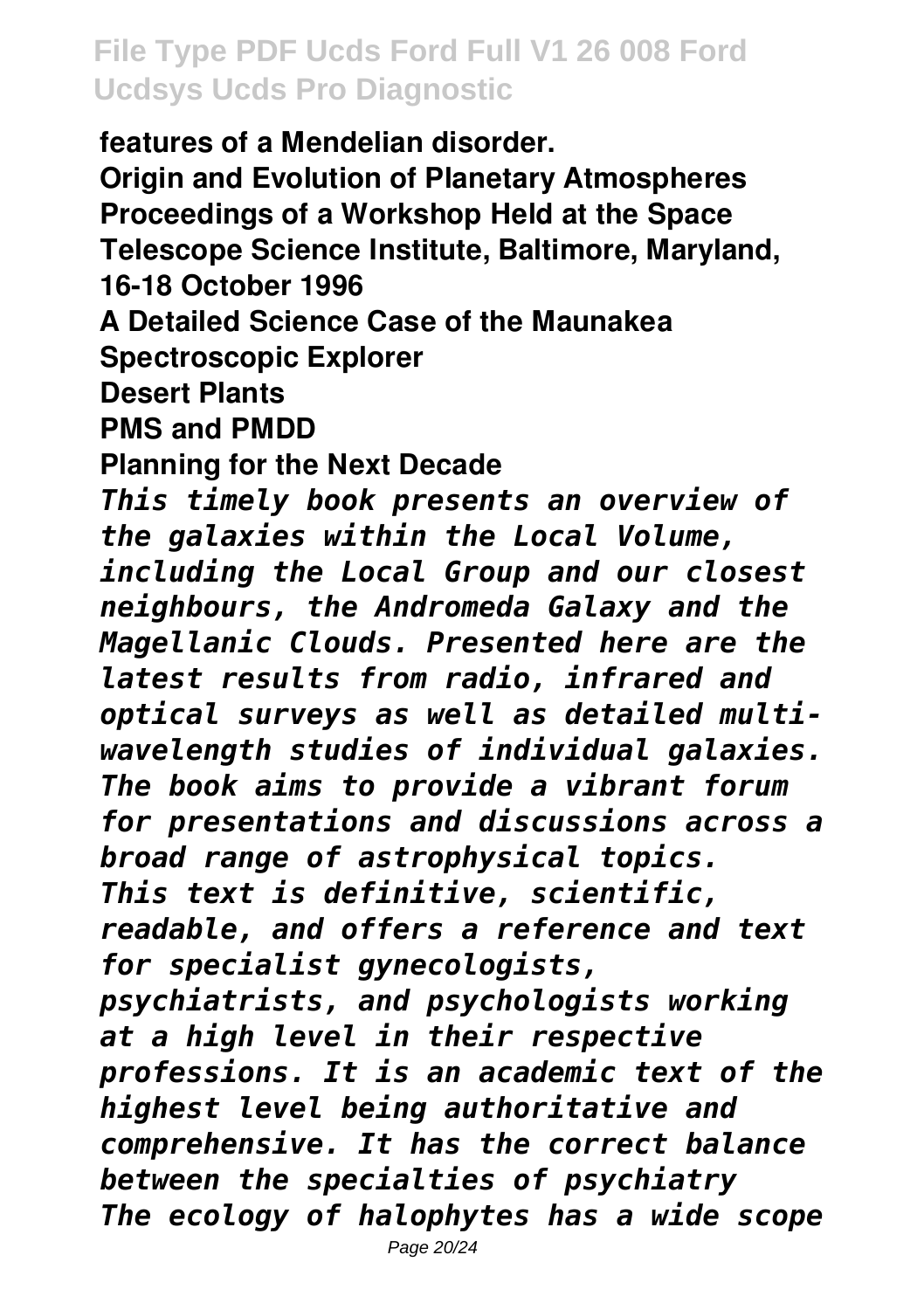*of interest, appealing to people of many disciplines. It covers widely different fields such as climatology, soil science, phytogeography, adaptive biology and agriculture. Ecologists study these specialized plants in relation to estuarine ecosystems, biology of dominant genera, germination ecology, water relations, salt secretion, and senescence. The present volume is divided into three parts and attempts to elucidate new aspects of the problems faced by this special group of plants. It tries to give the reader an overall view of saline environments and the ecology of plants found therein. In the first chapter of part one Zahran presents the halophytic vegetation of Egypt, which includes the inland and the littoral (Red Sea and Mediterranean Sea) salt marshes. The plants he describes have been classified as succulents, excretives and cumulatives, according to their adaptability to saline soils and according to their different life-forms. The second chapter throws light on the estuarine ecosystem ofIndia. The estuaries are described by Joshi, and Bhosale as being rich in diversity of mangrove species. Making varied use of estuarine ecosystems is not only possible, but also essential because they are the*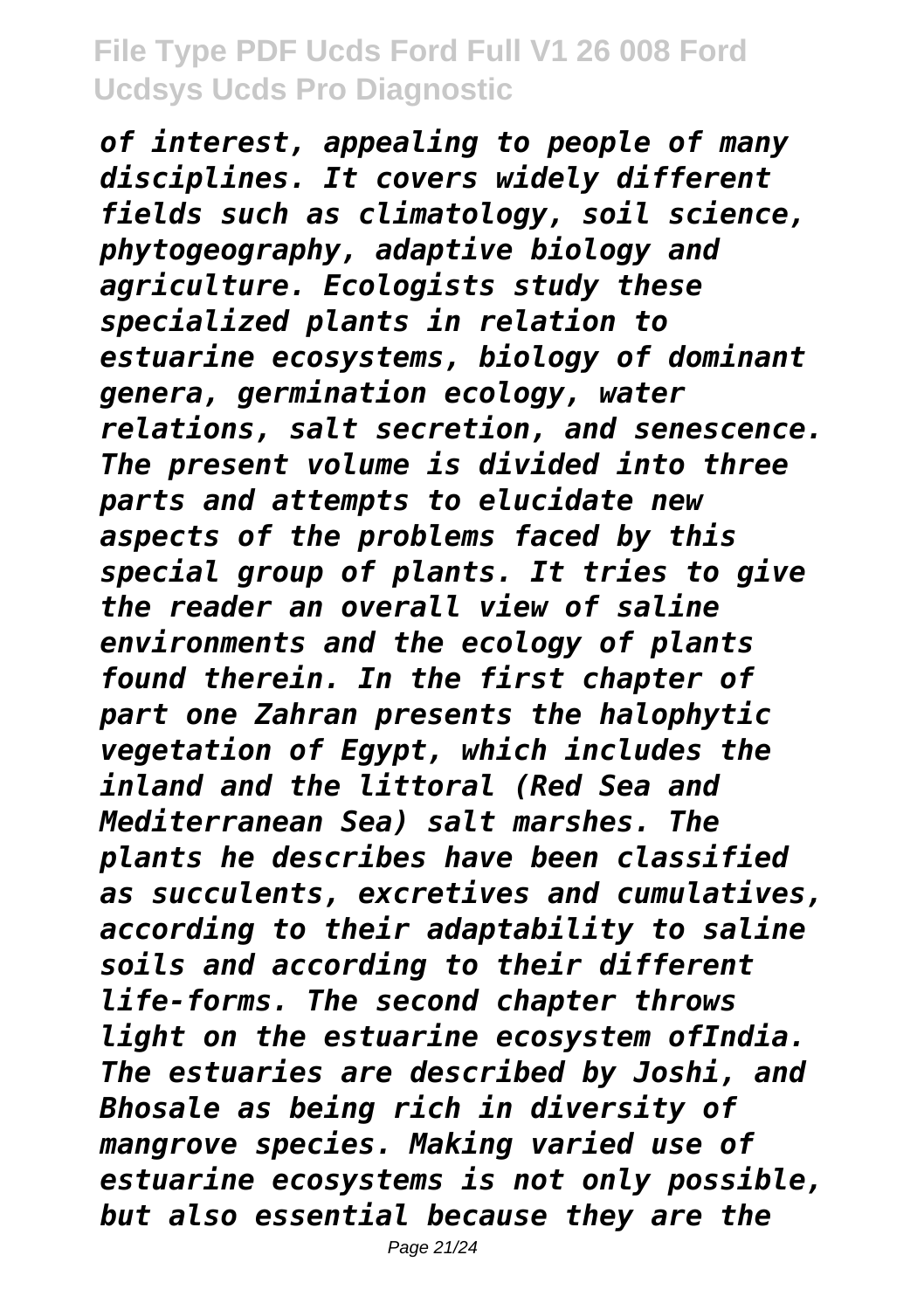*meeting point between terrestrial and marine life.*

*Dwarf galaxies are important tools for understanding structure formation and galaxy evolution across cosmic time. These low-mass systems allow us to gain a detailed understanding of stellar, chemical, and dynamical properties in the nearby universe; they also provide a unique window into the complex physics of the early universe. The Proceedings of IAU Symposium 344 present our current understanding of dwarf galaxies, with sections dedicated to: Local Group dwarf galaxies; the interstellar medium and star formation in dwarfs; metallicity, massive stars, and chemical evolution; the dwarf galaxy-environment connection; low-mass galaxies at high redshift; and dwarfs as cosmological probes. Broad overviews from leaders in the field, detailed presentation of cutting-edge results, and short summaries of a wide range of work are included for each of these topics, suitable for both experts and newcomers to the field. Coleoptera Formation and Evolution of Cosmic Structures Dictionary of Synonyms and Antonyms Cosmic Matter*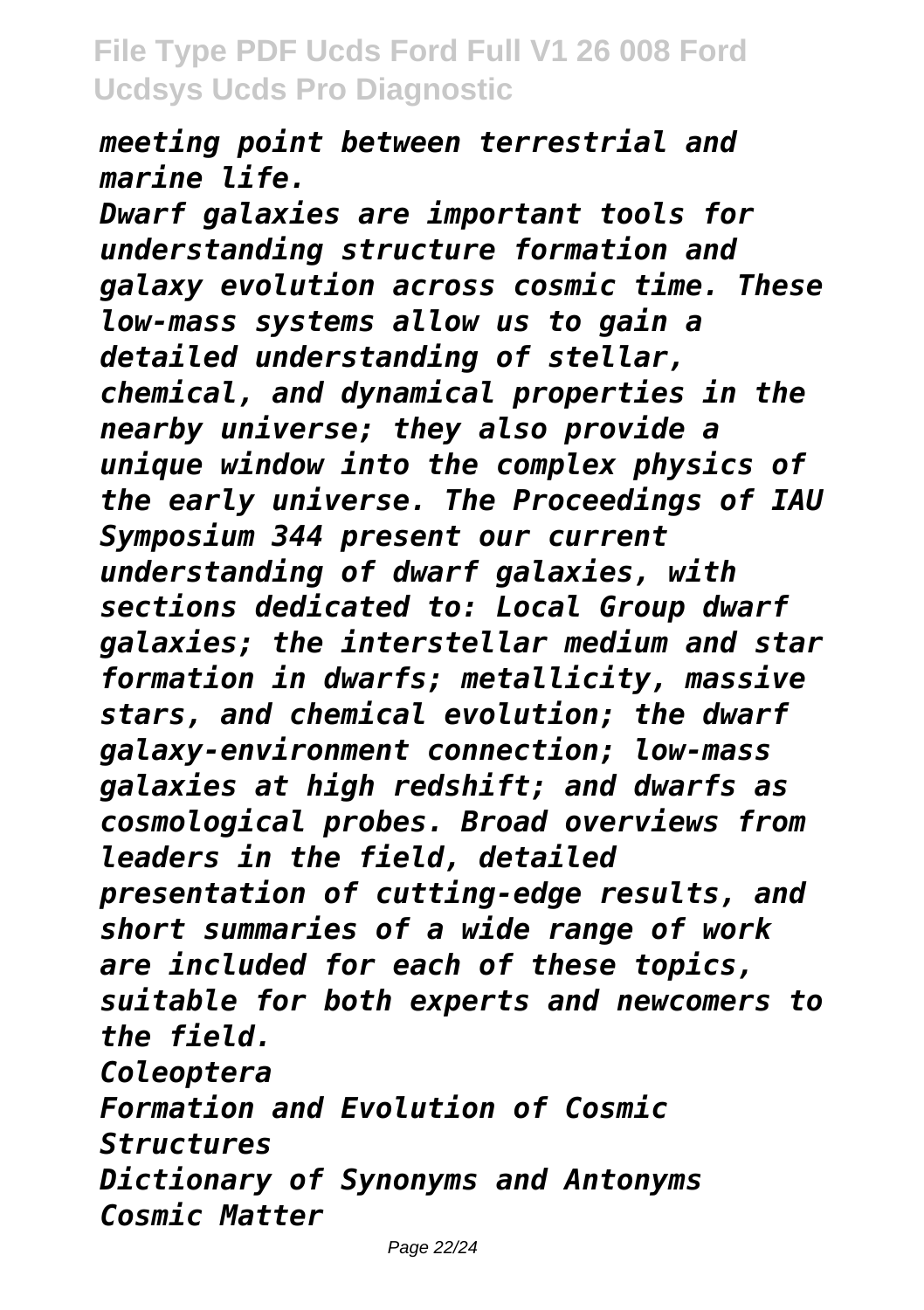#### *Contributions to the ecology of halophytes Numerical Computation of Internal and External Flows, Volume 2*

One of the world's most distinguished astrophysicists presents a comprehensive theoretical treatment of the dynamical evolution of globular clusters. Lyman Spitzer's research in this field established the framework for decades of investigation. Now he summarizes in a unified, systematic way this branch of theoretical astrophysics with its still challenging problems. Originally published in 1988. The Princeton Legacy Library uses the latest print-on-demand technology to again make available previously out-ofprint books from the distinguished backlist of Princeton University Press. These editions preserve the original texts of these important books while presenting them in durable paperback and hardcover editions. The goal of the Princeton Legacy Library is to vastly increase access to the rich scholarly heritage found in the thousands of books published by Princeton University Press since its founding in 1905.

This 20th volume in the series contains 16 invited reviews and highlight contributions presented during the 2007 International Scientific Conference of the German Astronomical Society on the topic of "Cosmic Matter", held in Würzburg, Germany. The papers published here discuss a wide range of hot topics, including cosmology, high-energy astrophysics, astroparticle physics gravitational waves, extragalactic and stellar astronomy -- together representing the roadmap for astroparticle physics in Europe.